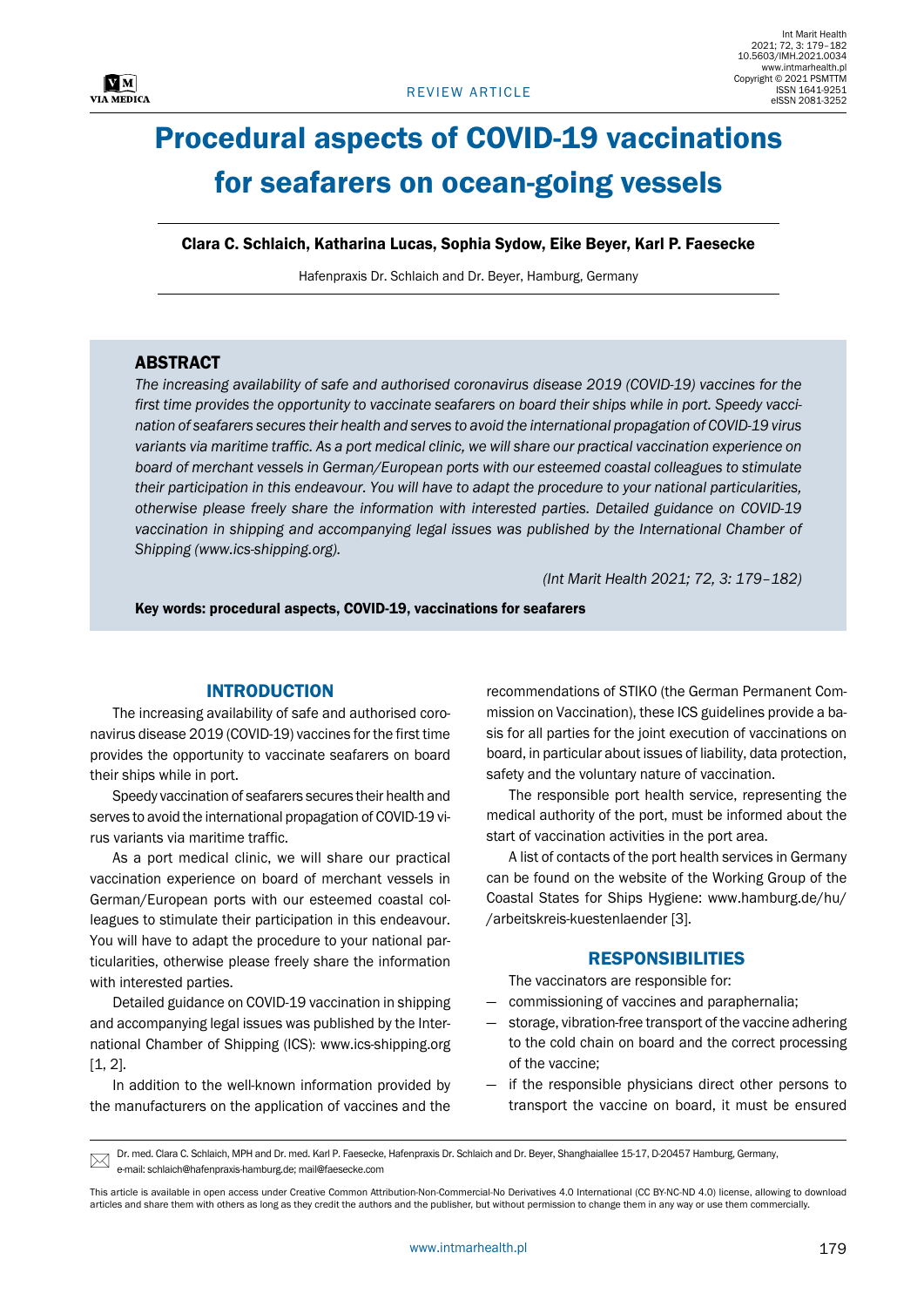that the vaccine is transported smoothly and stored in accordance with the cold chain. It is preferred to charge ship chandler pharmacies with delivering the vaccine on board, as they are familiar with the specific features of ports and ships;

- provision of information sheets and medical history to seafarers in advance; Robert-Koch-Institute (RKI) provides updated fact sheets in different languages [4]; the International Chamber of Shipping has written a general statement on COVID-19 for shipping to be made available to seafarers in advance [5];
- establishing vaccination indication or contraindication and individual information and counselling;
- one specific feature of seagoing vaccination is the assessment of heterologous vaccination schemes; seafarers have often received first vaccinations in other countries, sometimes with vaccines that are not authorised in the European Union. The vaccinators must check on a caseby-case basis whether a follow-up vaccination is indicated;
- implementation of vaccination with the appropriate paraphernalia;
- follow-up and treatment of acute vaccine complications;
- issuing a vaccination certificate;
- recording of vaccination information;
- notification of the dataset under the vaccination order to the RKI.

The remaining responsibility for the procedure on board remains with the shipping companies, the port agent, if applicable, and the master:

- prior registration of seamen willing to be vaccinated;
- providing name and address in CVS format (for the RKI);
- observance of data protection;
- advance information on previous vaccinations;
- keeping a list of reserve applicants to avoid waste of vaccines;
- distribution of information and consent sheets;
- reminder to bring along vaccination certificate and ID card;
- procedures regarding access to terminal/vessel for vaccinators;
- provision of support staff on board for follow-up of vaccinated;
- provision of ship's hospital/vaccination area and nearby follow-up space;
- provision of refrigerator with documented temperature control  $(2-8°C)$ ;
- compliance with infection prevention during vaccination (distance rules, mouth-nose-protection);
- allow a rest period of 15–30 min after vaccination before return to work;
- rescue chain, securing the access of ambulance to the terminal/ship;
- communicating the voluntariness of vaccination.

# VACCINES

All available COVID-19 vaccines in Germany can be applied for seafarers.

Janssen© vaccine by Johnson & Johnson is especially suited for the use on seafarers; it needs to be applied only once, it is easier to prepare on board and can be kept protected against light at 2° to 8° for up to 3 months after removal from the freezer.

In the European Union, the vaccine is authorised for persons aged 18 and over; based on the current data, the Permanent Commission on Vaccination at the Robert Koch Institute (STIKO) recommends that Johnson & Johnson's vaccine Janssen® should normally be used for persons aged 60 and over.

The use of this vaccine as a one-time vaccination below this age limit is permitted based on medical information and individual risk acceptance by the vaccinee and makes sense in view of the above-mentioned advantage for seafarers in active employment.

If another vaccine is used, it should be possible for the shipping company to apply the second dose of the corresponding vaccine in the authorised time interval, if necessary, by postponing the entry into service on board. Follow-up vaccination is still possible even if the recommended time-lap is exceeded.

# DATA PROTECTION

The seagoing population must be assured that vaccination remains a voluntary action and the employer does not have any access to the medical data of crew members. The medical history and consent sheets remain with the vaccinating physicians (the retention period is 10 years). The general data protection rules apply to the collection and processing of health data. Participation in vaccination mandates the notification of anonymized data by the responsible physician to the RKI.

# EQUIPMENT

To be made available on board by the shipping company/master:

- suitable vaccination area, e.g. ship's hospital, office or mess-room;
- nearby waiting and observation area;
- seating accommodation for all vaccinated for 15– –30 min, at least one berth;
- FFP2-/surgical masks for vaccinees;
- $-$  refrigerator with temperature control 2-8°C;
- water/juice/soft drinks available. To be brought by the vaccinating physicians:
- vaccines and paraphernalia;
- personal protective equipment;
- batch sticker, vaccination stamp, health certificate (in lieu of Vacc. Certif.).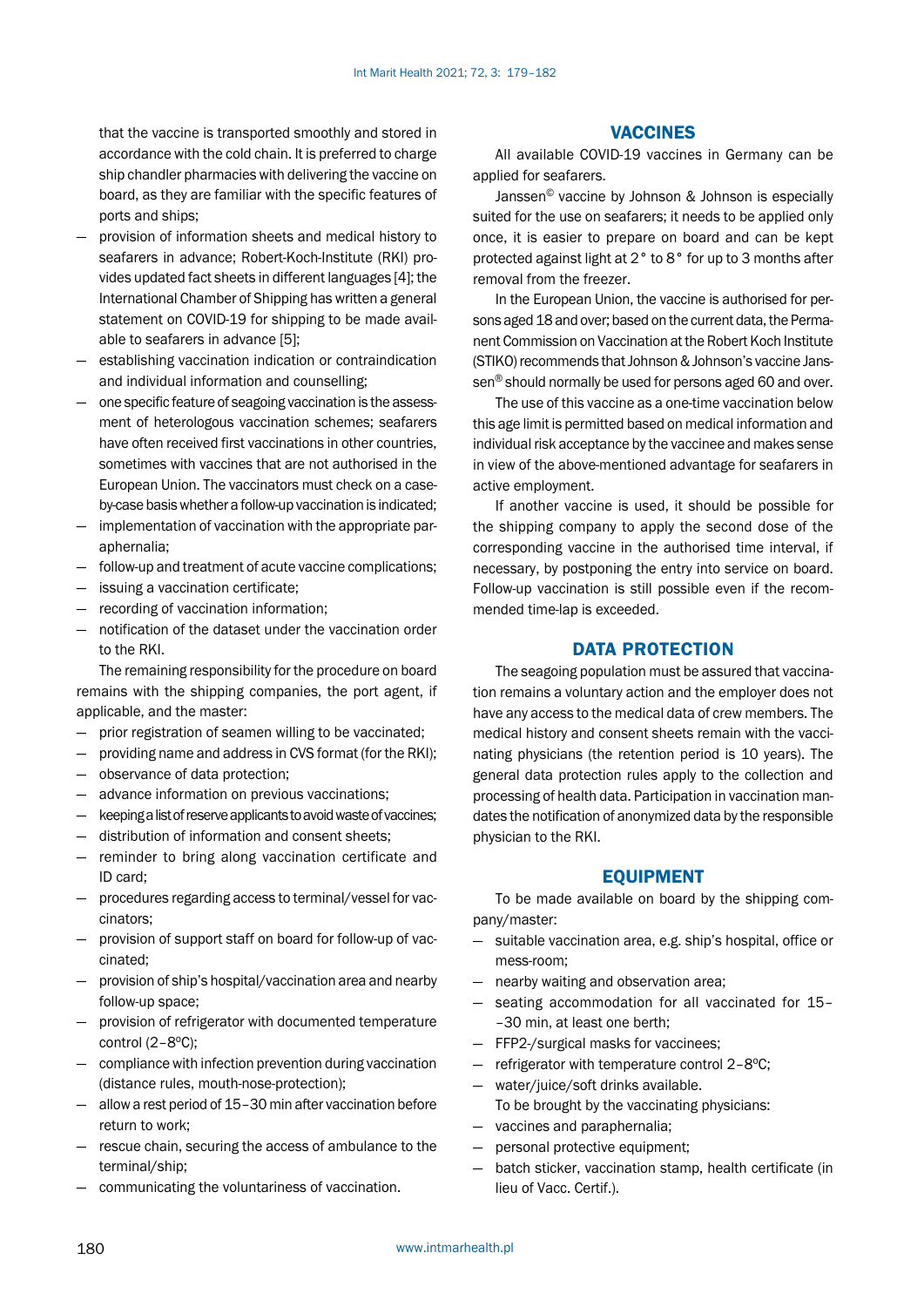#### Table 1. Equipment for corona vaccinations on cargo ships

|                                                                                               | <b>Present on</b><br>ships $(3)$ | <b>Bring with doctor's bag</b>                                                      |
|-----------------------------------------------------------------------------------------------|----------------------------------|-------------------------------------------------------------------------------------|
| Working mobile phone                                                                          |                                  | X                                                                                   |
| Manual blood pressure meter                                                                   | $\sf X$                          |                                                                                     |
| Stethoscope                                                                                   | $\sf X$                          |                                                                                     |
| Pulse-oximeter                                                                                | X                                |                                                                                     |
| Pupillary light                                                                               | $\mathsf{X}$                     |                                                                                     |
| Tongue depressor                                                                              | $\sf X$                          |                                                                                     |
| Intravenous fluid, e.g. 500 cc NaCl 0.9%, infusion set,<br>incl. i.v. cannula and fixed swabs | $\sf X$                          | Preferably include in doctor's bag in<br>addition to supply on board                |
| Infusion stands or other suspension device                                                    | $\sf X$                          |                                                                                     |
| Defibrillator                                                                                 | X                                |                                                                                     |
| Medical oxygen incl. mask                                                                     | $\mathsf{X}$                     |                                                                                     |
| Sharp waste disposal box                                                                      | $\mathsf{X}$                     |                                                                                     |
| <b>Emergency medication for anaphylaxis</b>                                                   |                                  | Preferably bring your own set of medica-<br>tion for readiness in case of emergency |
| Epinephrine auto-injector or prefilled syringe                                                | $\mathsf{X}$                     | X 2 pcs                                                                             |
| Bronchodilator, e.g. salbutamol                                                               | $\sf X$                          | $\mathsf{X}$                                                                        |
| Antihistaminic tbl                                                                            | $\mathsf{X}$                     | $\mathsf{X}$                                                                        |
| Antihistaminic amp                                                                            | $\mathsf{X}$                     | $\mathsf{X}$                                                                        |
| Prednisolone tablets or fluid preparation                                                     | $\mathsf{X}$                     | $\mathsf{X}$                                                                        |
| Steroid i.v., e.g. 250 mg prednisolone                                                        | Χ                                | $\mathsf{X}$                                                                        |

Clearance for passing through restricted port areas and access to the ship must be provided by the ship-owner, ship agent or master in advance.

# EMERGENCY MEDICAL KIT

Medical materials must be available for treatment of vaccine reactions, in particular allergic reactions, in accordance with guidelines [6, 7].

Sometimes the ship's pharmacy may be accessed in part [8].

Before commencing vaccination, the vaccinating physicians must ensure that the necessary equipment on board is operational, e.g. the semi-automatic defibrillator or medical oxygen. To this end, a prior visit to the ship's hospital will take place, together with the nautical officer responsible for medical care, applying the check-list below. The medication for the treatment of anaphylactic emergencies is brought on board in their emergency set by the vaccinating physicians (Table 1).

# PROTECTIVE EQUIPMENT FOR **VACCINATORS**

- Depending on the terminal traffic situation: rotating warning light for the car;
- Safety shoes, at least closed footwear with non-slip sole;
- Protective helmet, size adjustable;
- Safety jacket (reflective);
- Protective gloves;
- Rescue vest as appropriate;
- Mobile phone/hands-free system in the car;
- Sufficient transportation bags for vaccines and emergency equipment (preferred rucksack to keep hands free);
- Single-use gloves, FFP2 mask.

# TIME ASSESSMENT

- Travelling from office to terminal: *to be determined…*;
- Individual voyage from terminal entrance to ship: 30–60 min;
- Establishment of the vaccination area, getting to know the location, assessment of emergency equipment: 30 min;
- Vaccination: 5 persons/hour, up to 10/h;
- Follow-up: 15–30 min/person.

#### Conflict of interest: None declared

### REFERENCES

- 1. International Chamber of Shipping: © Coronavirus (COVID-19) Roadmap for Vaccination of International Seafarers Published by Marisec Publications Version 1.0 — May 2021. [www.ics-shipping.](https://journals.viamedica.pl/international_maritime_health/editor/submissionCitations/www.ics-shipping.org) [org](https://journals.viamedica.pl/international_maritime_health/editor/submissionCitations/www.ics-shipping.org) (11.7.2021).
- 2. International Chamber of Shipping: © Coronavirus (COVID-19) Legal, Liability and Insurance Issues arising from Vaccination of Seafarers